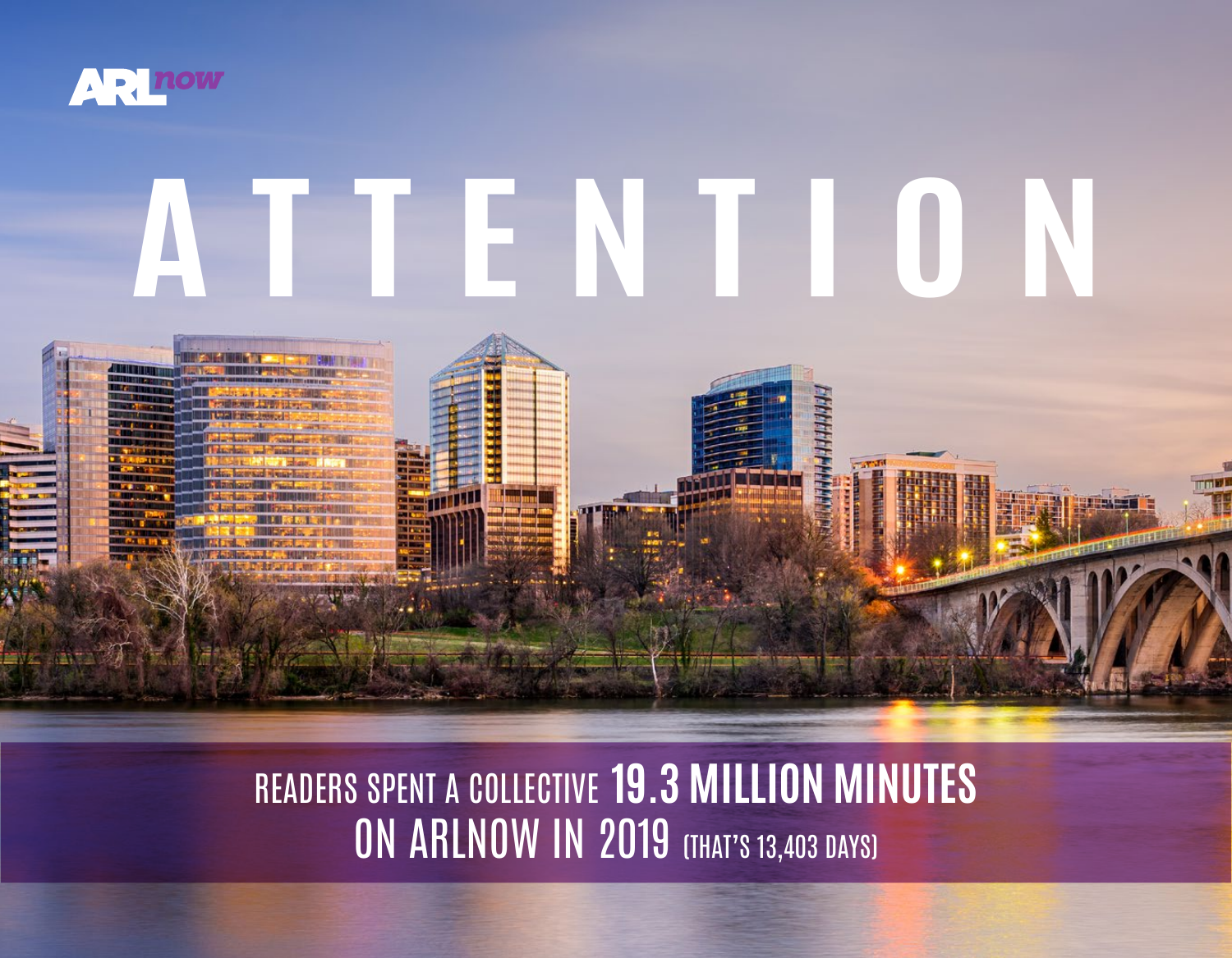### AUDIENCE & DEMOGRAPHICS



**UNPARALLELED LOCAL REACH WHO READS ARLNOW? IN THE HOME OF AMAZON'S HQ2:**

### **1.3 Million**

Pageviews each month

**340,000** Unique Visitors each month

**1:53** Average time on site

### **SOCIAL CONNECTION:**



32,000+ fans facebook.com/ARLnow



47,000+ followers @ARLnowDOTcom



13,000+ newsletter subscribers

The typical ARLnow reader is an affluent young professional between the ages of 25-44, per Quantcast data and Google Analytics. But we also reach a wide range of locals, including military families, local government leaders and long-time Arlington residents.

> **52%** Ages 25-44

**53%** Income ≥ \$100K

**45%** Have children

**42%** Graduate-level education

### **IT'S ALL ABOUT ATTENTION**

We live in an attention economy and a mobile world. Almost everyone has a smartphone, which means your message has lots of competition. ARLnow helps you stand out and reach consumers as they're in a unique local mindset.

Attention-wise, we're confident of being the best value for reaching locals via any medium.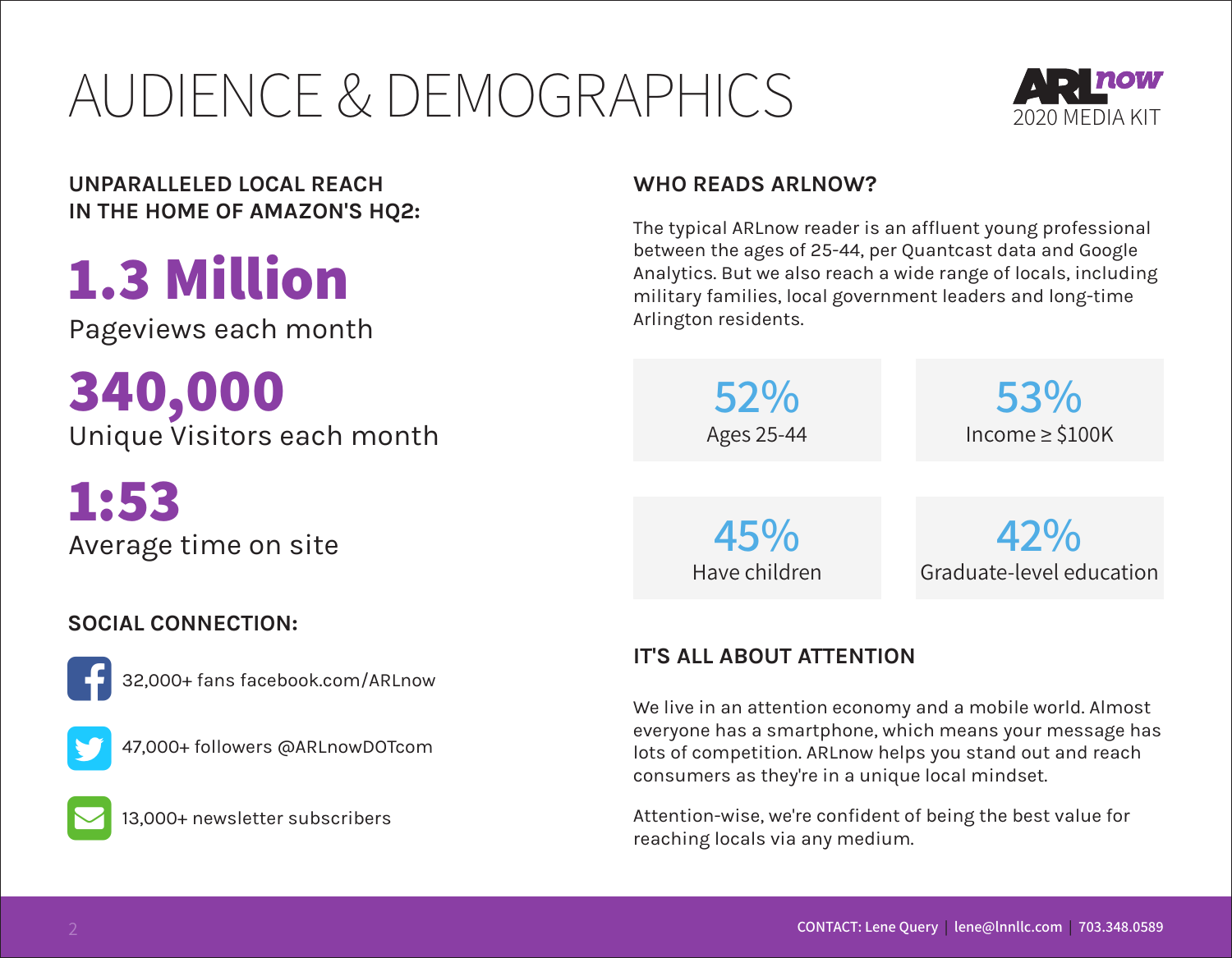### PREMIUM BRAND PACKAGES



This well-rounded marketing package gets your message across to hard-to-reach local consumers. Premium brand packages include everything you need to consistently and effectively reach your target audience.

#### **What's included in a Premium Brand Package?**

- **•** 1 Sidebar ad
- **•** 1 Promoted Post/quarter
- **•** Free ad design and writing services upon request
- **•** Quarterly performance report

#### **Additional premium benefits offered at three levels:**

#### **Silver \$1,200/month\* (max. 10 clients)**

**+** Email ad

#### **Gold \$1,600/month\* (max. 5 clients)**

- **+** Cinematic ad
- **+** Email ad
- **+** 1 featured event or community post/month

#### **Platinum \$2,000/month\* (max. 5 clients)**

- **+** Cinematic ad
- **+** Mobile ad
- **+** Email ad
- **•** 2 featured events or community posts/month



*\* Minimum 3 month term*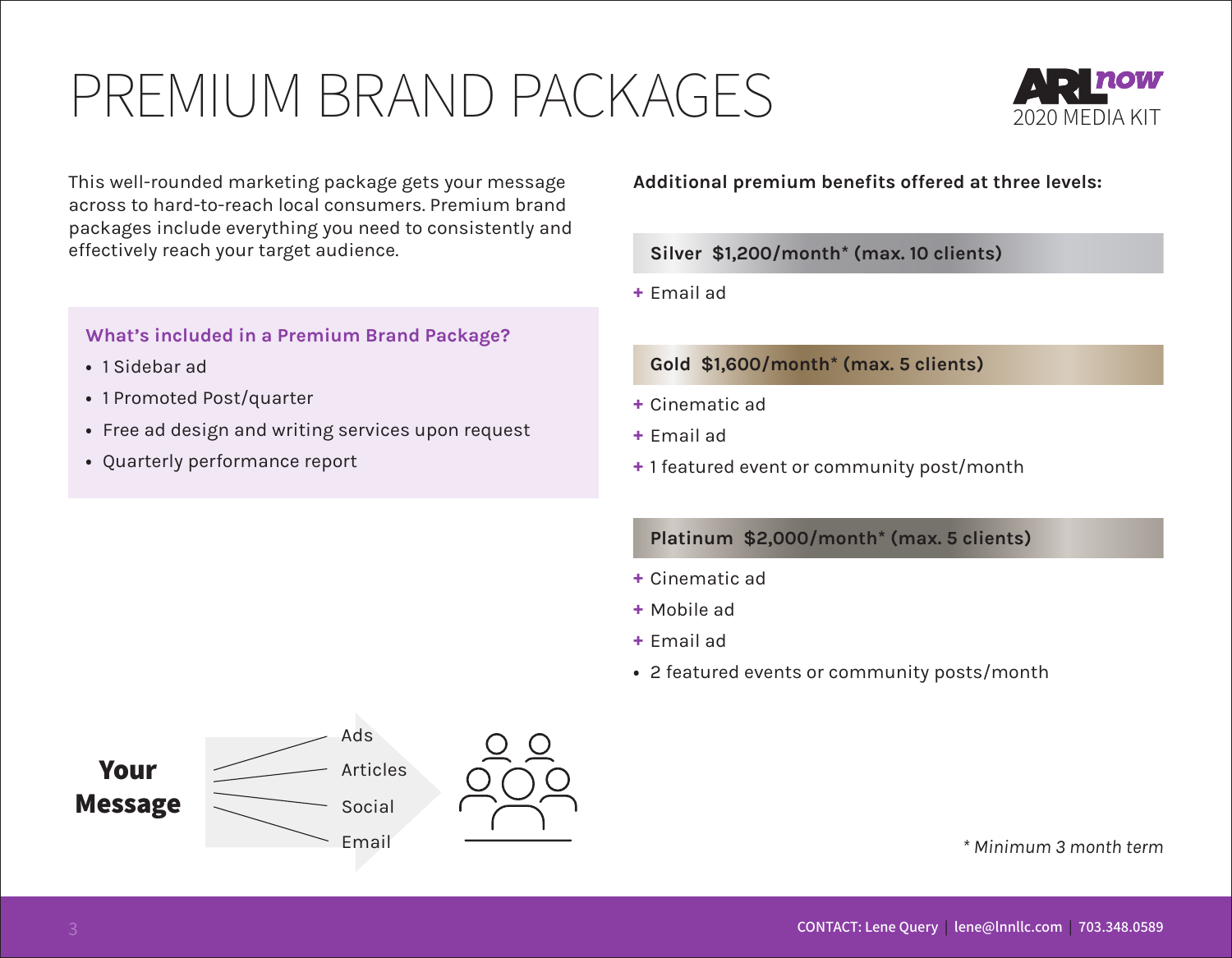### DISPLAY ADVERTISING 2020 MEDIA KIT



#### **A. Sidebar Ad \$599/mo**

- **+** Typically 300K impressions/mo
- **+** 600x500px

#### **B. Skyscraper Ad \$599/month**

- **+** 300x600px
- **+** Optimized for high click-thru rate on site

#### **C. Cinematic Ad \$499/mo**

- **+** Appears between homepage posts, before comments
- **+** Typically >100K impressions/mo
- **+** 600x300px

#### **D. Mobile Ad \$499/mo**

- **+** Appears at the top of all mobile pages
- **+** Typically >100K impressions/mo
- **+** 640x200px





#### **Desktop article**



#### **Mobile**



#### **DISCOUNTS**

**Month-to-month billing** 10%

**Nonprofit discount** 15%

**12-month pre-payment** 20%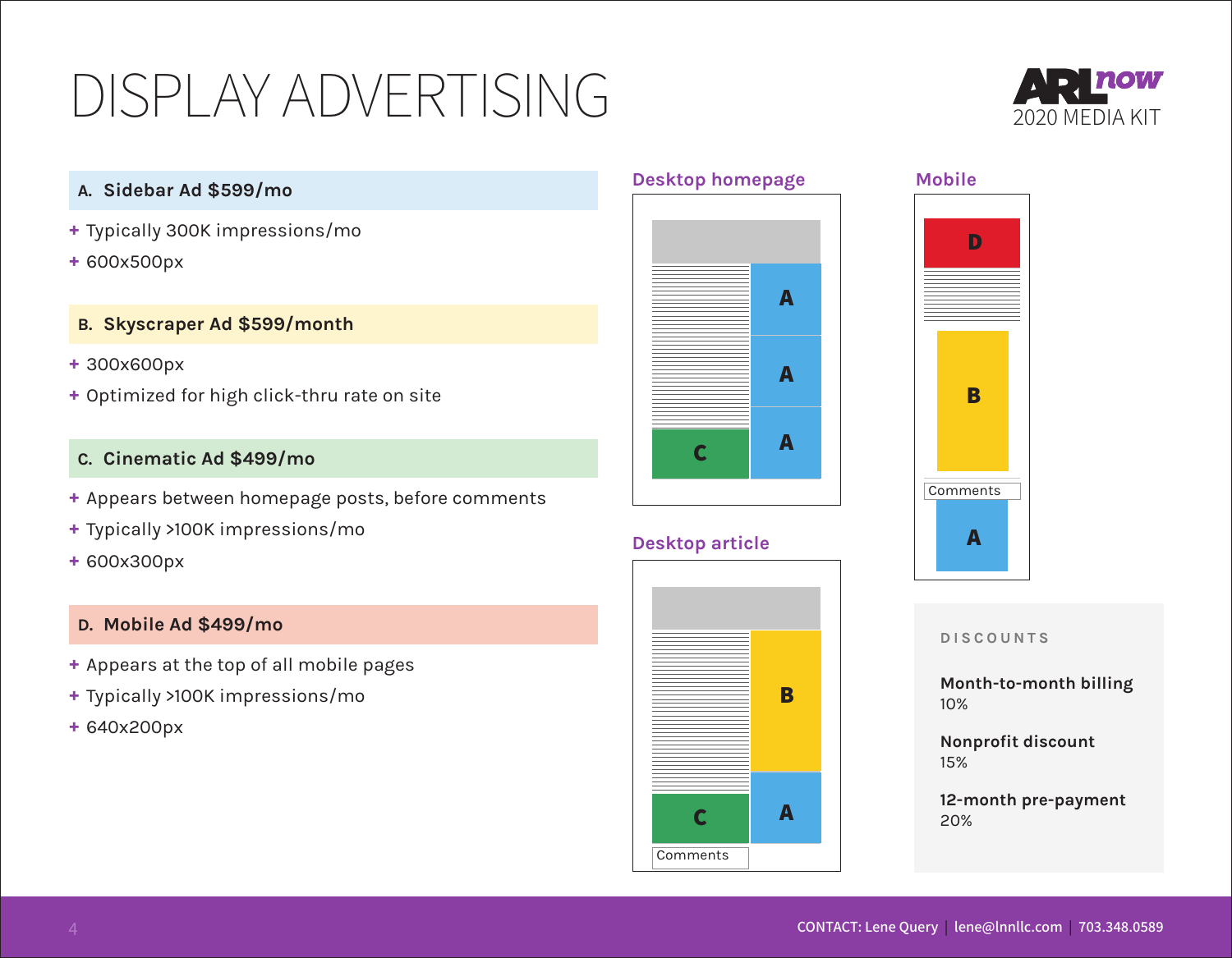## SPONSORED CONTENT





#### **RECURRING FEATURE**

Powerful branding vehicle allows you to be the community's expert on a given topic. Can also be used to capture lead-generating clicks. Published weekly or biweekly.



**PROMOTED POST** 

A one-time informative article published on our homepage and shared via social media. Put your organization's message in front of 10,000s of readers.



**FEATURED LISTING** A promoted post specifically for real estate listings or job listings, priced to fit your budget.

*\$329/post*



*\$649/post (>200 words) \$749/post (200-1,000 words)*



**DEDICATED EMAIL BLAST**

A graphical, promotional email exclusively about your organization or event blasted out to thousands of our subscribers.



**INSTAGRAM PHOTO SHOOT** Our staff photographer will shoot and retouch photos of your business and team. We'll give you a special shout out on our Instagram page (9,000+ followers).

*\$849/email - 13,000+ subs \$499 for up to a 2 hour session \$249 for Instagram post only (w/ boost)* Writing services are provided free of charge, upon request, for promoted posts.

|                         | Max word count | Max photos* |
|-------------------------|----------------|-------------|
| Spons. Feature          | 600            | 10          |
| <b>Promoted Post</b>    | 1.000          | 10          |
| <b>Featured Listing</b> | 150            | 10          |
| <b>Email Blast</b>      | N/A            | N/A         |
|                         |                |             |

\*all submitted photos must be horizontal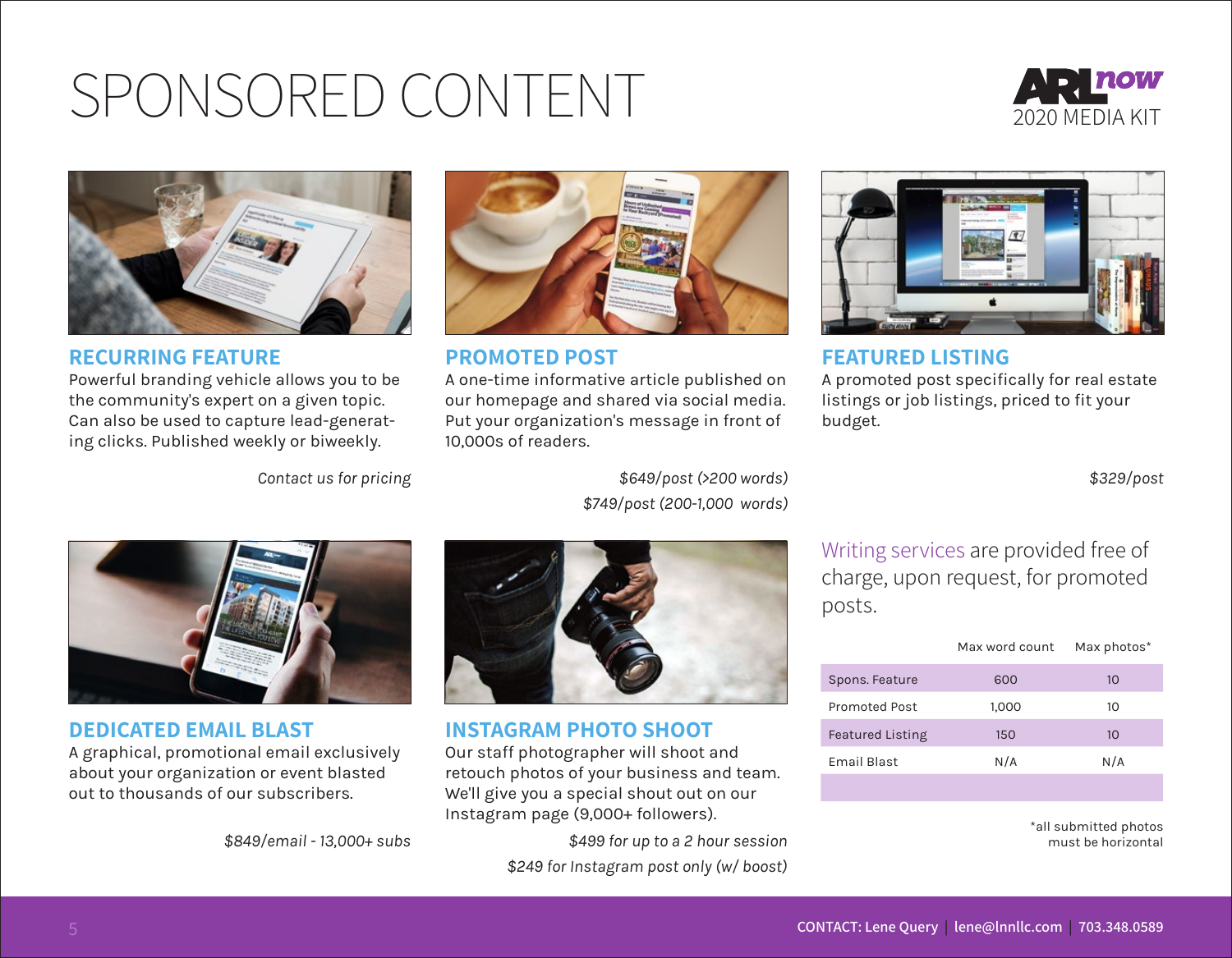## OUR READERS & ADVERTISERS



#### **WHAT OUR READERS ARE SAYING:**

**27%** Made a purchase based on an ARLnow ad or sponsored article in 2019

**50%** Have made a purchase based on an event

**38%** Can recall an ad or sponsored article from within the past month

**95%** Know someone else who reads ARLnow.com

SOURCE: ARLNOW READER SURVEY

#### **WHAT OUR ADVERTISERS ARE SAYING:**

"Thank you for the [Listing of the Day] post yesterday... I am currently looking at three offers and hoping to ratify contract today."

"The [Promoted Post] you guys did looks amazing... I've gotten a ton of leads since it came out!!"

"[ARLnow] provides great exposure, as well as strong results, and is often the top referrer for our advertising campaigns."

#### **WHO OUR ADVERTISERS ARE:**